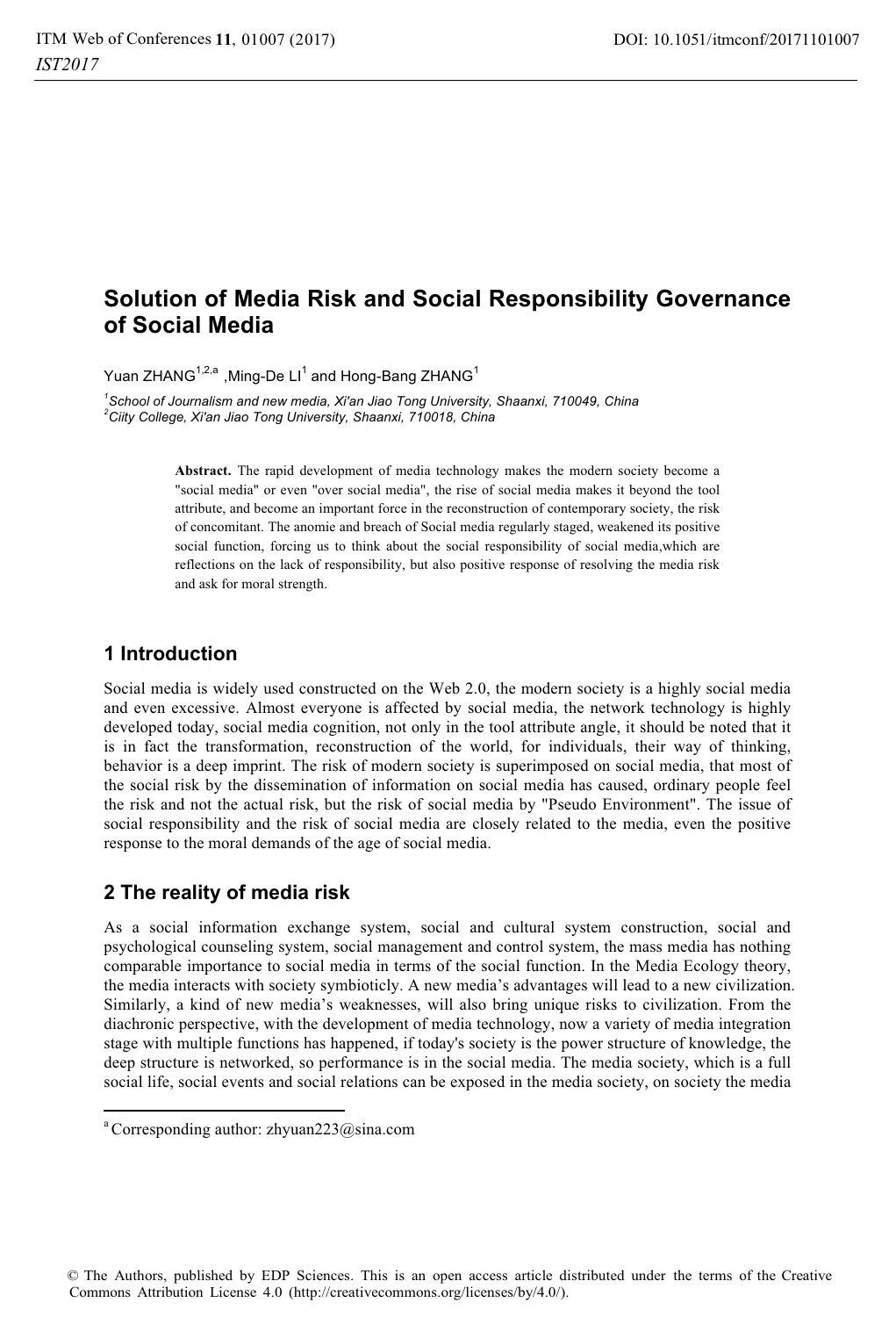is full penetration. In essence, it is the media the relationship among people. In the 1980s, German sociologist Ulrich Beck in the book named "risk society" first mentioned the "risk society" concept and theory. He believes that after the industrial society it has entered a risk society. A medium risk is hard to ignore the reality of the problem.

Since 2004, as the representative of a new generation of social media began to appear such as Facebook, Twitter and the rapid growth of Chinese QQ, micro-blog, WeChat and other similar products followed in 2007, and occupied most of people's daily life time and space. According to the latest report of 2016 by We Are Social revealed: at present, nearly 1/3 of the population using social media, an annual increase of 10%. North America is a social penetration rate in the region with the highest (59%), and more than half of the population in each month to visit Facebook in South America. East Asian social penetration rate reached 48% (not including Internet users under 13 years old). Social media has become an important force of the mass media. It should not be underestimated that social media's important force.

So we can say, the media risk, can be said to a social media risk. In theory, the difference of risk in the risk society and the traditional society lies in its inherent and man-made. The representative of social media as Micro-blog and WeChat, with its interaction, sharing, autonomy, dialogue characteristics become widespread communication platform. Lan PENG believes that the use of social media is the social relations dissemination of the "personal communication portal" mode[1].This respect for people and enhance the discourse space and behavior space release, Giving freedom a new meaning and attitude also means increasing risk and social responsibility is on the agenda.

### **3 Problems in social media's social responsibility practice**

Social media is built up from Web concept and technology, a variety of emerging online media to give users in the great space, it gives users the ability to create and disseminate the content. Social media blog, micro-blog, forums, instant messaging as a representative. From the current situation of research about social responsibility, compared social media with traditional media, it shows the contents of a direct extension of the situation, that is to say the reason of the lack of responsibility, coping strategies is exactly the same. No matter what type of media, media properties are basically the same, the responsibility of related research content in common can be understood, but we cannot ignore the various types. In order to ensure the effective implementation of the responsibility behavior, therefore, the following issues should be paid attention to.

### **3.1 The complexity of responsibility's subject**

Because the responsibility itself contains two aspects, one hand is to assume responsibility, on the other hand, to bear on the consequences of responsibility. To determine the main subject for responsibility is not easy. This problem doesn't only exist in the traditional media, more and more complex in social media. Generally speaking, social responsibility's subject of social media is social media. "media institutions cannot do without a single practitioner, at the same time perplexing partnership between single practitioners within the organization form a superindividual propagation, this behavior cannot be attributed to the reduction or any individual behavior unique properties, also has not the individual ability to bear a unique effect. "[2] that is to say, the social responsibility of the media is not only reflected in the media, at the same time journalist is every practitioner of communication activities, so the responsibility is reflected in each journalist. The dialectical relationship beyond the simple superposition of media organizations and journalist is difficult to operate. In addition, the social media for the audience release a great space to express. Ordinary people involved in news production and communication process, the behavior, has affected the communication process and public opinion situation. From a practical point of view, a reversal of public opinion of many events are caused by ordinary people publish information and comments, the original meaning of "audience" should be in the column, responsible for their own behavior. More scholars, from the legal perspective, think that the reason that the media's default in addition to the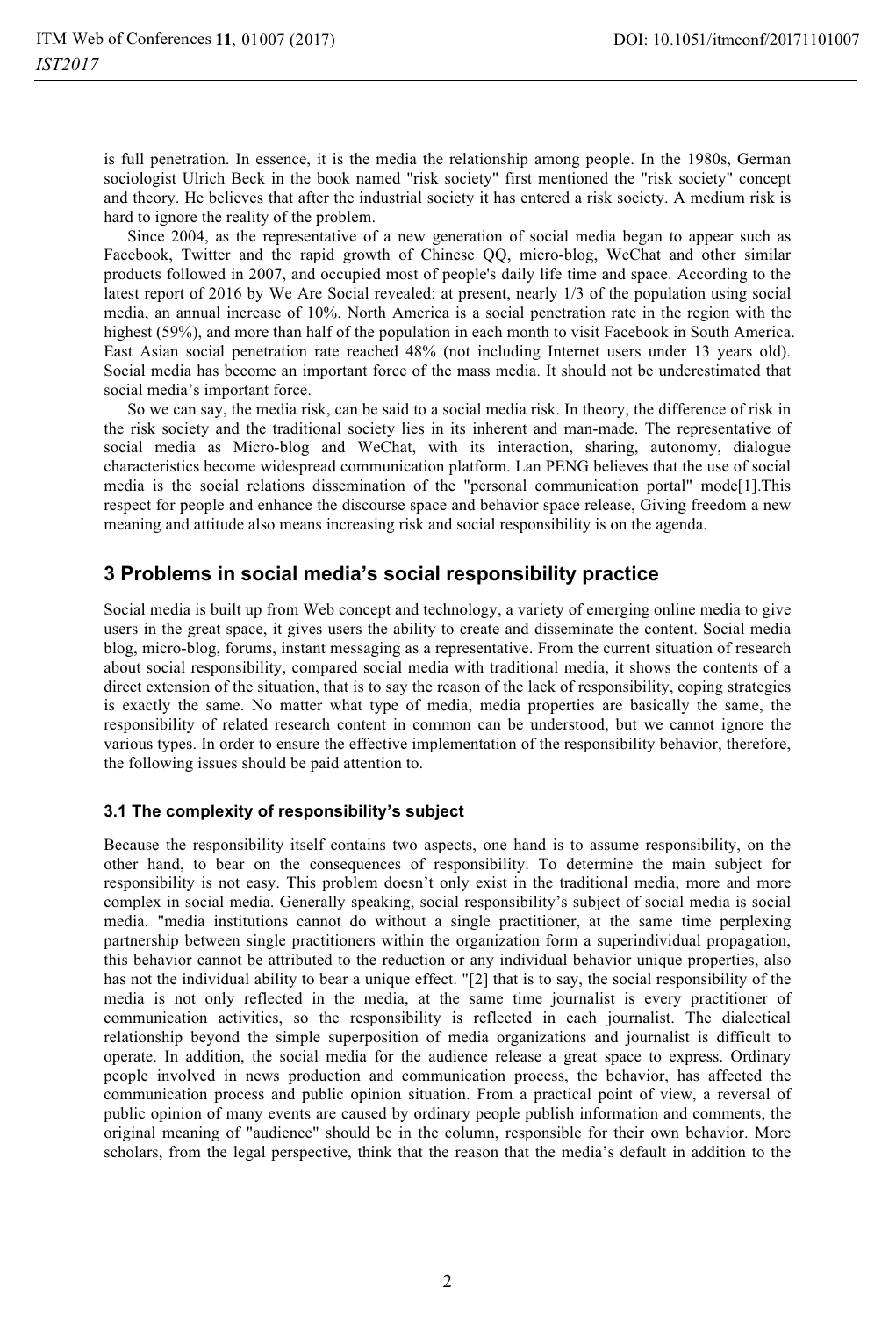role of market mechanism, as well as a variety of power, interest group and social elite force clamp, more to "popularity, entertainment and even popular measure of film culture significance" by the majority[3].If possible, the main responsibility includes the majority of the audience, the broad range makes it fuzzy to ensure the responsibility, which is not conducive to fulfill responsibility, but also to increase the difficulty of the specific operational responsibility .

### **3.2 The homogeneity of the communication content**

Providing information service is the first priority responsibility including traditional media. Social media, all kinds of media's social responsibility, provide true information of mass media is undoubted. Social media release information, fulfilling social responsibility will make it to win the public trust and social resource.Web2.0 technology makes the public influence the content of the information, spread and even results. Influence of ordinary people is the increase of the amount of information, the "information explosion" is supported by the Internet technology, and the power of the audience. Social media makes "grassroots truth" widespread, breaking the traditional sense of the media's information publishing monopoly. But from the quality of the information, the homogenization of serious problem of information is serious, information is blasted but lack. The content of homogenization performances in full of representation of information, from the formal point of view, this information only includes some basic time, place and simple description of fragmented information, from the type of view, such information is "new, strange, special" or even "strange" to attract the eye, even with bloody pictures, video. These superficial information is only a moment, lack of depth and innovation. We do not deny this kind of information, but if it's full of screen, we have to involve the responsibility problem of the media practitioners, can not help the media's professionalism, and querying oriented responsibility.

### **3.3 The single responsibility supervision**

From the daily supervision of responsibility behavior, most is like this, first the public or the victim complaint to organization or association. After investigation, take administrative measures to supervise the rectification, or directly to the media, self-discipline to rectify completely rely on the media. But only rely on the media, self-discipline and restraint is not fundamentally to solve the problem, it is a kind of moral restraint means of social control which is soft, especially for people the lack of social responsibility and moral conscience, legal means is the rigid and support effective. Therefore, legislative norms are the key to the Internet management in China after decades of development, the network legislation has made some progress on social media. The performance of social supervision and regulation has a certain role in some aspects of the Internet, such as "Internet news information service management" "Provisional Regulations on Administration of Internet culture" "Information Network Transmission Right Protection Ordinance" "the National People's Congress Standing Committee's decision on safeguarding Internet Security", according to incomplete statistics, the number has reached 200. The Internet is not outside the law, the rule of law is necessary, social media's responsibility can be guaranteed. On the one hand, the legislative process on the one hand could not keep up with the rapid development of the Internet, on the other hand, due to the formulation of these rules' subjects are local governments and departments, legal order is limited on the legal effect, regulations on social media is low, the binding to the media or journalists misconduct cannot by timely corrected and punished, resulting in loss of responsibility anomie breeding.

# **4 How to urge social media to fulfill social responsibility**

### **4.1 Develop a strong sense of social responsibility**

The sense of social responsibility, in the rational thinking on the identity, is the deep feeling and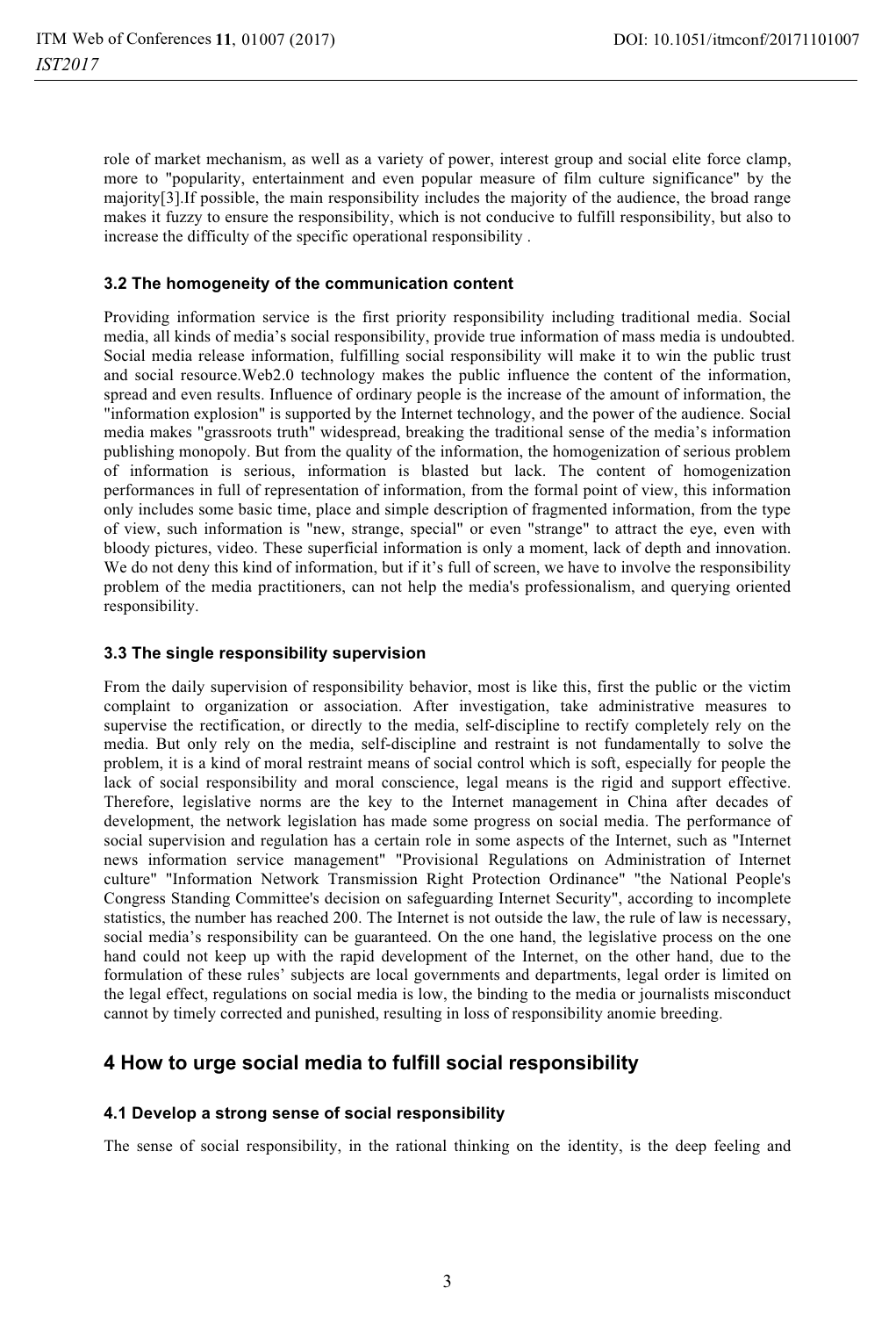understanding of the objective existence of social responsibility, and internalized in the heart, actively undertake the responsibility of psychological thought. Only the responsibility for sublimation role to "I want to do", rather than the external requirement of "I want to do", to fulfill the responsibility for the evolution of consciousness and self-discipline. Internalized sense of social responsibility is the foundation of social media's social responsibility, internalized in the heart can be of the line to the level of consciousness outside. The construction of social media's responsibility, includes the reasons of responsibility, the content of responsibility and the meaning of responsibility. In the 1940s, the western mass media monopoly control group, blindly pursues economic interests and abandon the media function, in the face of triggered a sharp criticism of the media and the public outcry, free with the responsibility of news once again become the focus of debate. In this context, Commission on freedom of the press published <a free and responsible press >, the report first advocated the media should assume social responsibility, the media is a social utility, should be for the public to provide information. The background and present of the theory of the media's social responsibility is very similar to social media era. This paper argues that social media's social responsibility should keep pace with the times in the social background and technical support of the content. Especially in the retention of information dissemination, media public opinion, the premise of cultural heritage and other basic responsibility content. In the social transformation into the deep water area, the excitation of social media's social responsibility should be further mining, such as mining depth and innovation in the content, the value of the media.

Have the strong sense of social responsibility, need to continue to fulfill its duty in practice gradually, also need to continue to receive professional education and training. The responsibility come from professional journalism education. "At least the following benefits: first is to promote a sense of professional responsibility; second is the occupation training concept; third is to grasp the advanced writing and management skills; fourth is to train the broad international perspective; fifth is to lay a solid foundation of deep humanities and social sciences."[4]On the whole, in China journalism education is in the growth stage, journalistic professionalism has not yet fully mature. The author believes that the talent training model of news should be adapt to the development of the media industry, change idea, adjust the content of education, train evaluation attitude and critical spirit. At present, based on network related research and education of social media, timely update the content of education, which will shorten the distance of talent from between the school to the social, in order to cultivate the media compound talents.

#### **4.2 The identity and content reconstruction of Journalism**

Journalism can be traced back to the United States in 1830s, when commercial newspapers oriented and Party newspapers lost living space. As the representative of penny press the commercial newspaper is neutral, advocating freedom and pursuiting independence, which make party newspapers be cast into the shade of traditional pattern, creating a new pattern of newspaper. Accordingly, the journalists are also gradually moving towards the professional. The concept of journalism advocacy journalism occupation and social public service. HANG Dan believes that journalism requires multiple conditions, including full-time work, training and professional associations, legal protection, self-discipline and so on. From the internal dimension, journalistic professionalism includes at least four aspects of professional news organizations, occupation news, news value and news ethics standard[5]. Thus, the journalistic professionalism is the requirements for professional journalists in the traditional media era occupation.

The era of social media, the traditional news production mode has been broken, citizen journalism form against the professional news, especially South Korea's pure citizen news website OH MY NEWS, creates a trend that citizen journalism will embezzle professional news. But this paper argues that it seems not possible, citizen journalism and professional news does not exist who eats who, only intertwined in the development of fusion, the final collapse of OH MY NEWS proved this point. The fundamental reason is the demand for information has never stopped. Similarly, journalism is not completely eliminated, only identity and content reconstruction in the social media era can play its due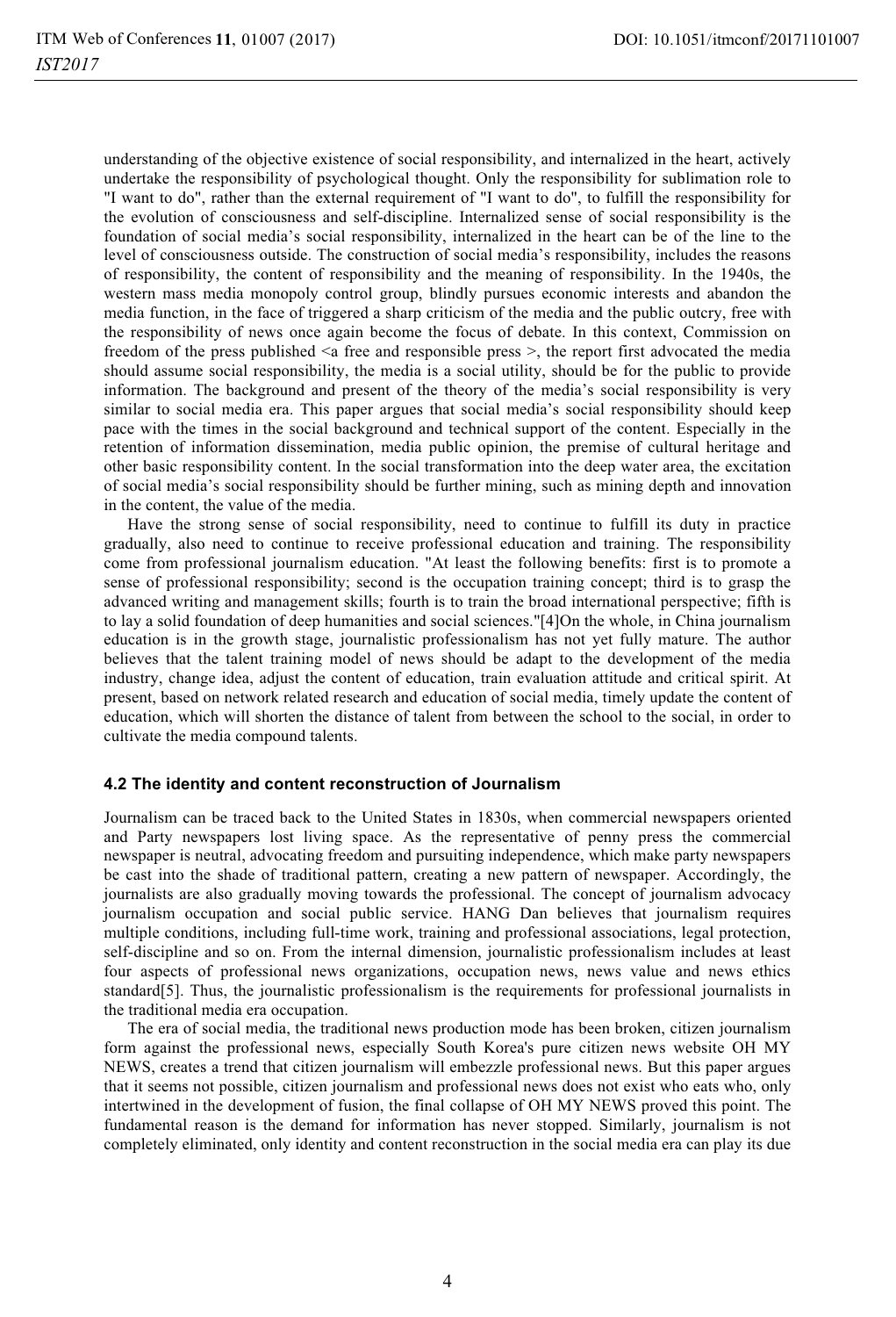role, which is to do the social responsibility, thereby promote social media credibility.

The so-called *identity reconstruction*, refers not only to occupational journalists, "citizen journalists" of citizen journalism also should be included in the scope of journalism. From the practice of journalism, it is also necessary. "The news production has changed from the traditional professional production to socialized production. the form of social media that'everyone is a reporter could promote the organization of news production gradually to lose the center position. 'equal discourse rights become possible."[6]Depending on social media's low threshold technology, general public can participate in the news production process .As long as it is a member of the information dissemination process, should have professional ethics, because this is not just a personal behavior, but the behavior of public concerns the interests of the collective.

T*he content reconstruction*, is to improve and mine the quality and value of information. This puts forward more stringent requirements for the occupation. News is of the latest facts reported, but the news is in fact a multi-level concept. "The news is divided into three levels: the first level is the news facts now we generally think of, namely the dynamic appearance of the event, showing time, place, the basic situation, which exist in micro-blog, We Chat and another social media, because requirements of this level are the most basic to ordinary citizens of communication tools and pass showing capacity requirements , the journalistic professionalism in the levels of demand for "real"; the second level is digging through the in-depth investigation of the internal factors and the whole event model, which requires a certain amount of information technology and knowledge, generally difficult to reach; the level of third is to explore the deeper reason behind the secret, no more professional knowledge and occupation concept, a more scientific approach is not up to[7]. With a large number of first level news, or even false ones, with homogenization serious, "content is king" is still working in the era of social media. Occupational journalist is to do the second, third level news with their professional skill and deeply excavate, increase the value and quality of the content, it should be said that the updated communication technology broadens the journalistic world, can realize the ideal news from the more space, but to face the increasingly complex and severe challenges. More professional reports and performance, whether it is social media environment and future information environment, human's demand for information will not change.

#### **4.3 Establish a sound mechanism of responsibility synergy**

The synergy theory is proposed in the 1970s by German physicist Hermann Haken, "collaboration between the various factors caused the system coordinate collective effect, under the condition it's not only individual collaborative property enhancement, the overall effect will reach the maximum. In one word, order is synergetic, disorder chaotic. Then in a certain external force can be transformed into each other. In the collaborative theory, in order to enhance the credibility of social media, social media should establish a cooperative mechanism. The primary is the responsibility mechanism must be complete, Each element is complete, which can be coordinated. The author believes it can be reflected by training, performance management, evaluation, regulation, supervision and other aspects of the overall coordination. The training of responsibility is prior to the behavior, performance and management responsibility belongs to behavior, responsibility evaluation, regulation and supervision belong to afterwards behavior, through the responsibility process, enhance the credibility and form the benign circulation situation. The training of responsibility Mainly refers to cultivate the sense of responsibility, achieved through professional journalism education and practice, and fulfill the responsibility of management mainly refers to the content of innovation and mining production, which are discussed in detail in the above.

Here we mainly explain the evaluation, regulation and supervision of responsibility. Because of the social environment, improve the coordination mechanism of the responsibility may not happen overnight, it is necessary for social media's responsibility evaluation and timely diagnosis, which is the premise to adjust and perfect the responsibility, and a key part of the whole coordination mechanism. And the evaluation of social media's social responsibility is extremely lack. In December 7th, 2014,edited by information communication school of HUST and China network communication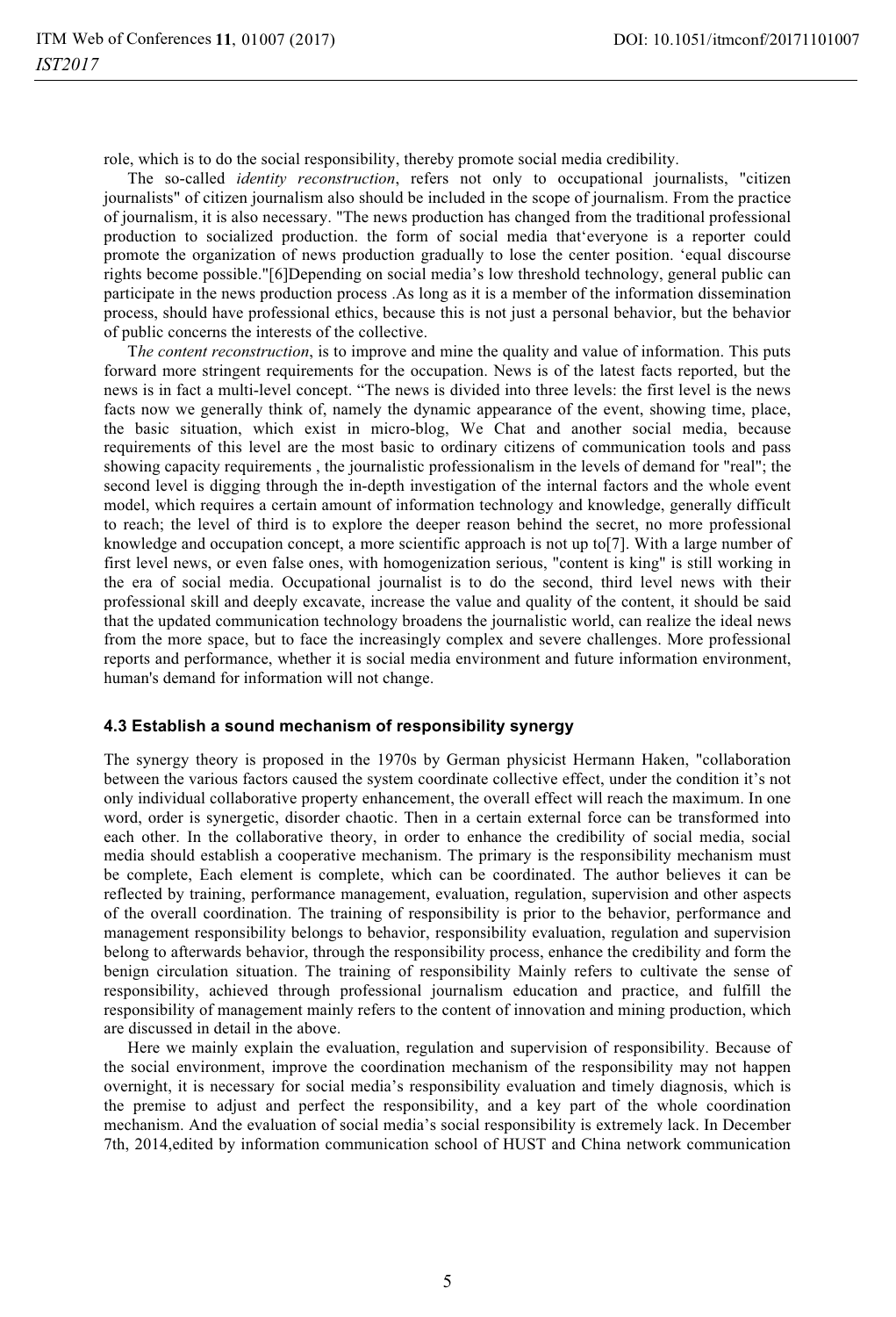society, <Report On the China's new media social responsibility  $(2014)$  > is released in Beijing, evaluates different types of new media's social responsibility, which is the first case in China, to fill the gaps in our country there's not new media social responsibility evaluation, at the same time, the new media social responsibility has aroused widespread concern. But the research associations universities and industry is limited in restraining the behavior of news communication, how to seek the cooperation with government departments, to maximize the value of evaluation, enhance the binding effect is worth pondering. The regulation of responsibility, as mentioned before, single means, imperfect legislation, "lack of coordination", the low rank of law to effect, the relevant government departments need to crack. Along with the deep influence of Internet, a suitable China Internet legislation has become particularly urgent. since 2014, to establish social responsibility report system strengthening the media to fulfill their social responsibilities, it's an effective measure and beneficial attempt. The supervision of responsibility at present mainly rely on social media and industry's self-discipline. Combine with ordinary people and play the power of encouragement ordinary users to support the spirit of criticism and supervision on social media information release, comments, communication.

The above is the discussion about synergy inside mechanism, finally specific behavior need organization or person to implement. The organizational structure of the collaborative refers to various departments, various organizational structure work together closely, rather than "each sweep the snow in front of their own. "Organization structure coordination is particularly important. Any part delay time will affect the global development. In China, social media has both the special status of the network and media, which determines the management mechanism and related are complex, resulting in Kowloon flood management structure. As the information reproduced and spread of media, it must first accept the examination of press and publication system; as the guidance and supervision of public opinion, it should be subject to the publicity department; as autonomous, self financing business organization, need to accept the license, such as the tax system management; as network technology and media industry, subject to the Internet News Information Service Committee. So bull management, bring a lot of action "inconvenience", directly or indirectly affect the validity of the behavior. So it should adhere to the active use, scientific development, according to management, to ensure the safety guidelines, and according to the management of large network efforts, to improve the leadership system of Internet governance. The author believes that the mechanism is simplified, clear function, formation of organization cooperation, improve the network behavior including regulation, supervision and validity of social responsibility, and promote the healthy development of the information network.

# **Summary**

Social media break the traditional media production, mixed content production and social relations. The dissemination of information divergent as the core to the periphery, greatly affect the implementation of social responsibility and credibility. Social media strong business atmosphere take the initiative and consciousness of social responsibility decline sharply. Social responsibility must break the traditional thinking inertia, instead of a simple extension of the social responsibility from traditional media, should seek answers on the profound changes in social transformation.

# **References**

- 1. Peng LAN, The first ten years of Chinese network media,Beijing: Tsinghua University press, 2005, pp. 4.
- 2. Tianding WANG, who is responsible- on the concept and characteristics of media social responsibility, Science, economics and society, 2007 (2), pp.126-128.
- 3. QingHe ZHU, Deconstruction and reconstruction of media "social responsibility", Journalism University, 2013 (1), pp.16-22.